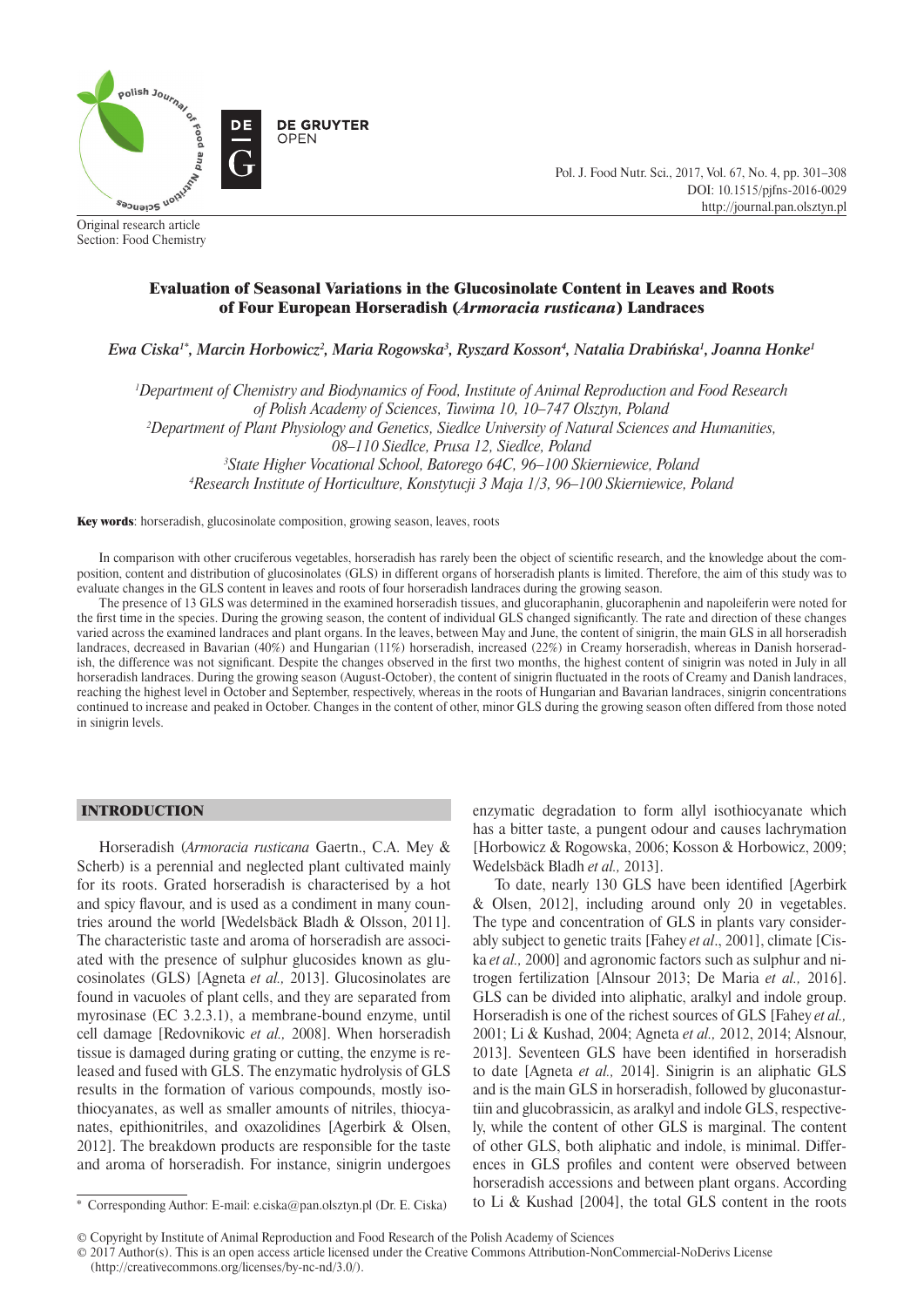of 27 horseradish accessions and the leaves of 9 accessions ranged from 2 to 296  $\mu$ mol/g DW and from 34 to 201  $\mu$ mol/g DW, respectively. The noted variations could also be attributed to the growth stage [Li & Kushad, 2004; Alnsour, 2013]. It is assumed that younger tissues are a richer source of indole GLS than senescent tissues [Mevy *et al.,* 1997].

The interest in GLS and their breakdown products has been spurred by their biological activity. These compounds play a very important role in plants by protecting them from herbivores and pathogens [Appel & Cocroft, 2014]. Glucosinolate breakdown products deliver health benefits also for humans. Numerous studies have demonstrated that isothiocyanates [Higdon *et al.,* 2007] and selected nitriles have anticarcinogenic effects [Tanii *et al.,* 2008; Hanschen *et al.,* 2015].

Horseradish is considered as the richest source of sinigrin in a human diet [Agneta *et al.,* 2013]. Allyl isothiocyanate, the main breakdown product of sinigrin, has been shown to have several biological activities. Antimicrobial [Shin *et al.,* 2004] and anticancer activity related to multimode mechanism of action [Xiao *et al.,* 2003; Zhang *et al.,* 2010], including the stimulation of cytoprotective protein and anti-inflammatory activity, have been reported in the previous studies [Wagner *et al.,* 2012]. The biological activity of horseradish has been discovered many centuries ago, and it was very often utilized for treatment purposes in the traditional medicine [Agneta *et al.,* 2013].

The use of horseradish as food is most wide spread in the Eastern and Mediterranean part of Europe [Wedelsback Bladh  $& Olsson, 2011$ . The roots are used to flavour and preserve the plant food, or to support the vegetable fermentation [Sampliner & Miller, 2009]. Grated root is very popular as a condiment to cooked meat. The horseradish leaves can be used for salad and placed in the oven under baking bread to flavour and to prevent it from sticking.

The knowledge about the composition, content and distribution of GLS in different organs of horseradish plants is limited [Li & Kushad, 2004; Agneta *et al.,* 2014]. Various authors have recognized the need to examine GLS concentrations in intermediate periods of horseradish development [Agneta *et al.,* 2014]. Therefore, the aim of this study was to evaluate changes in the GLS content in leaves and roots in different horseradish accessions during the growing season.

# MATERIALS AND METHODS

## Plant material

The experimental material consisted of 4 horseradish landraces: Bavarian, Danish, Hungarian, and Creamy. White horseradish (Bavarian, Danish and Hungarian) has white, cylindrically-shaped roots and dark green, strongly toothed leaves. Creamy horseradish has light yellow, slightly conical roots and green, somewhat toothed leaves. All landraces originated from the south-western part of the Łódź Region, the centre of horseradish production in Poland.

## Horseradish cultivation

Horseradish seedlings were obtained by vegetative multiplication of original accessions in 2004. They were planted in 2005 between 10 and 20 of April in the experimental fields of the Research Institute of Horticulture in Skierniewice, Poland (geographical coordinates: N51°57'50.1139" E20°9'49.6166"). The cultivation experiment was conducted on sandy loam soil with pH 5.7–6.0 and 1.7% organic matter content. Before planting, soil was fertilised with urea (80 kg N/ha), superphosphate (125 kg  $P_2O_5/ha$ ) and potassium (250 kg  $K_2O/ha$ ); potassium nitrate (60 kg N/ha) was applied during rapid growth. Weeds were removed manually, and the crops were watered according to need. Each type of horseradish was grown on 4 plots  $(15 \text{ m}^2 \text{ each}, 75 \text{ plants})$ per plot) with a randomised block design. The distance between rows was 67.5 cm and within rows was 5 cm.

# Sample preparation

Horseradish leaves were sampled for analysis from May to August (in the middle of each month; between 9 and 10 a.m.). Leaf sampling stopped in August due to leaf aging and yellowing. Root samples were collected from August to October. For analyses of the GLS content in leaves, one leaf was collected from 12 plants in one replication (around 50–100 g). A quarter of the central part of roots (around 100 g) was collected for GLS analysis. Plant samples were immediately frozen at  $-25^{\circ}$ C and lyophilised using the Christ Alpha 1–2LD plus laboratory freeze-dryer (Osterode am Harz, Germany).

#### GLS analysis

The isolation, desulphatation and HPLC separation of GLS were carried out according to the guidelines of the Commission of European Communities [1990], as previously described by Ciska *et al.* [2008]. The separation was performed using the HPLC system with an autosampler (LC-10, Shimadzu, Japan) and a UV-VIS detector (SPD-10A, Shimadzu, Japan) using the LiChrospher® 100 RP-18 (250  $\times$  4 mm;  $5 \mu m$ ) column (Merck). Desulpho-GLS was separated with a gradient of water (A) and 20% acetonitrile (B) as previously described [Ciska et al., 2008]. Glucosinolates were identified by comparing their retention times with those of known reference compounds or on the basis of available literature data. The presence of aliphatic GLS not having a standard was also additionally confirmed with the GC-MS analysis of respective degradation products using a gas chromatograph Agilent 7890A equipped with a mass detector 5975C VL, as described earlier [Ciska & Pathak, 2004]. Glucotropaeolin (Merck, Darmstadt, Germany) was used as the internal standard for quantification. All experiments and analytical measurements were performed in triplicate. The sample content of GLS was quantified based on the internal standard and relevant relative response factors [Commission of European Communities, 1990]. Data were processed with the use of standard statistical procedures, and the least significant difference between means was calculated using the Newman-Keuls test at  $p < 0.05$ .

## RESULTS AND DISCUSSION

Thirteen GLS, including nine aliphatic, three indole and one aryl GLS, were identified in the analysed horseradish. For all landraces, the concentrations of these compounds during the growing season (from May to August in leaves, and from August to October in roots) are presented in Tables 1–4. The presence of nine GLS in horserad-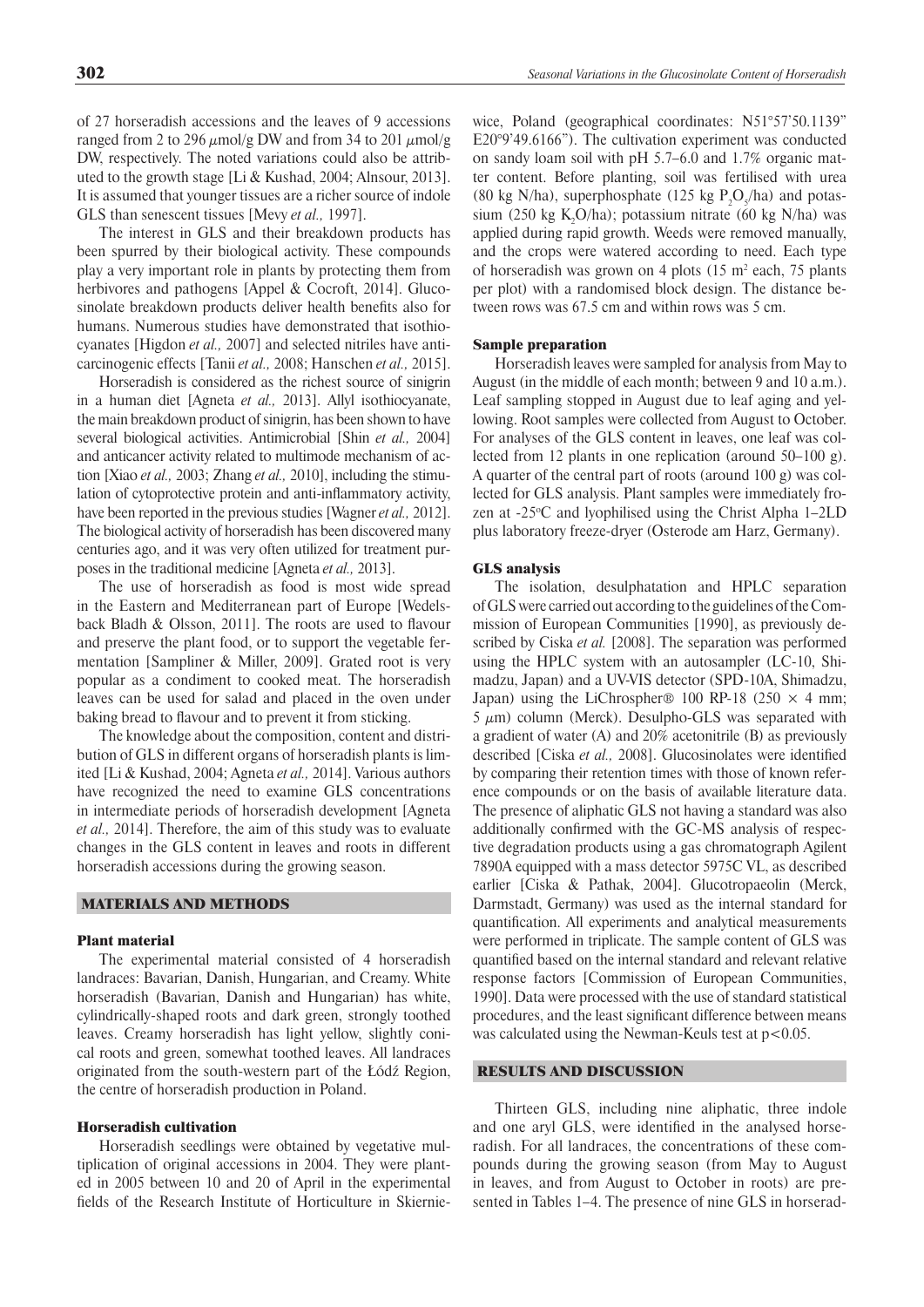|                             |                                |                              |                                                                                                                                                                                     |                               | Aliphatic GLS                |                               |                              |                               |                              | Aryl GLS                     |                              | Indole GLS                   |                              |
|-----------------------------|--------------------------------|------------------------------|-------------------------------------------------------------------------------------------------------------------------------------------------------------------------------------|-------------------------------|------------------------------|-------------------------------|------------------------------|-------------------------------|------------------------------|------------------------------|------------------------------|------------------------------|------------------------------|
| Month                       | Sinigrin                       | Gluconapin                   | Glucobrassicanapin                                                                                                                                                                  | Progoitrin                    | Napoliferin                  | Glucoiberverin                | Glucoiberin                  | Glucoraphanin                 | Glucoraphenin                | Gluconasturtiin              | Glucobrassicin               | glucobrassicin<br>4-Hydroxy- | glucobrassicin<br>4-Methoxy- |
|                             |                                |                              |                                                                                                                                                                                     |                               |                              |                               | Leaves                       |                               |                              |                              |                              |                              |                              |
| May                         | $85.14 \pm 1.07$ <sup>p*</sup> | $0.07 \pm 0.00$ <sup>a</sup> | $0.15 \pm 0.01$ <sup>b</sup>                                                                                                                                                        | $0.43 \pm 0.01$ <sup>a</sup>  | $\textbf{u}^{**}$            | Ħ                             | $0.80 \pm 0.01$ <sup>a</sup> | $0.30 \pm 0.03$ <sup>a</sup>  | $0.34 \pm 0.05^b$            | $0.15 \pm 0.01$              | H                            | $\overline{\mathbf{u}}$      | Ħ                            |
| June                        | $50.82 \pm 1.21$ <sup>c</sup>  | Ħ                            | $0.13 \pm 0.02^b$                                                                                                                                                                   | $0.36 \pm 0.01^b$             |                              | Ħ                             | $0.67 + 0.00$ <sup>b</sup>   | $0.08 \pm 0.01$               | $0.54 \pm 0.04$ <sup>a</sup> | $\overline{\mathbf{u}}$      | $0.05 \pm 0.00$ <sup>a</sup> | $\overline{\mathbf{u}}$      | $0.10 \pm 0.00^{\circ}$      |
| $\mathop{\rm Juy}\nolimits$ | $106.22 \pm 5.25^a$            | $0.09 \pm 0.01$ <sup>a</sup> | $0.25 \pm 0.02$ <sup>a</sup>                                                                                                                                                        | $0.17 \pm 0.01$               |                              | Ħ                             | $0.63 \pm 0.04$ <sup>b</sup> | $0.21 \pm 0.02^b$             | $0.16 \pm 0.01$ <sup>c</sup> | Ħ                            | $0.07 \pm 0.01$ <sup>a</sup> | $\overline{\mathbf{u}}$      | $0.05 \pm 0.00$ <sup>c</sup> |
| August                      | $76.23 \pm 4.12^b$             | $0.07 \pm 0.01$ <sup>a</sup> | $0.17 \pm 0.01^b$                                                                                                                                                                   | $0.14 \pm 0.01$ <sup>d</sup>  |                              | Ħ                             | $0.36 \pm 0.00$              | $0.22 \pm 0.01^b$             | $0.13 \pm 0.01$ <sup>c</sup> | Ħ                            | $0.06 \pm 0.01^a$            | $\overline{\mathbf{u}}$      | $0.12 \pm 0.00$ <sup>a</sup> |
|                             |                                |                              |                                                                                                                                                                                     |                               |                              |                               | Roots                        |                               |                              |                              |                              |                              |                              |
| August                      | $72.06 \pm 2.56$ <sup>b</sup>  | $0.12 \pm 0.02$ <sup>a</sup> | $0.42 \pm 0.01$ <sup>b</sup>                                                                                                                                                        | $0.13 \pm 0.01$ <sup>a</sup>  | $0.06 \pm 0.01$ <sup>a</sup> | $0.10 \pm 0.01$ <sup>a</sup>  | $0.21 \pm 0.02$ <sup>c</sup> | $0.17 \pm 0.01$ <sup>b</sup>  | $0.10 \pm 0.01$ <sup>a</sup> | $6.79 \pm 0.21$ <sup>a</sup> | $0.77 \pm 0.09$              | $0.07 \pm 0.01$              | Ħ                            |
| September                   | $73.49 \pm 2.86^{\circ}$       | $0.12 \pm 0.00$ <sup>a</sup> | $0.38 \pm 0.03$ <sup>b</sup>                                                                                                                                                        | $0.11 \pm 0.01$ <sup>a</sup>  |                              | $0.10 \pm 0.00$ <sup>a</sup>  | $0.30 \pm 0.01^{\rm b}$      | $0.15 \pm 0.01^b$             | $0.12 \pm 0.01$ <sup>a</sup> | $4.95 \pm 0.08$              | $0.86 \pm 0.04$ <sup>b</sup> | $0.05 \pm 0.00$ <sup>b</sup> | $0.06 \pm 0.01$ <sup>a</sup> |
| October                     | $100.31 \pm 2.96^a$            | $0.15 \pm 0.00$ <sup>a</sup> | $0.83 \pm 0.05$ <sup>a</sup>                                                                                                                                                        | $0.13 \pm 0.01$ <sup>a</sup>  | $0.08 \pm 0.01$ <sup>a</sup> | $0.08 \pm 0.00$ <sup>a</sup>  | $1.23 \pm 0.03$ <sup>a</sup> | $0.45 \pm 0.05$ <sup>a</sup>  | $0.10 \pm 0.00$ <sup>a</sup> | $5.6 \pm 0.166$ <sup>b</sup> | $1.25 \pm 0.06^a$            | $0.13 \pm 0.02$ <sup>a</sup> | $0.05 \pm 0.00$ <sup>a</sup> |
|                             |                                |                              |                                                                                                                                                                                     |                               | Aliphatic GLS                |                               |                              |                               |                              | Aryl GLS                     |                              | Indole GLS                   |                              |
| Month                       | Sinigrin                       | Gluconapin                   | Glucobrassicanapin                                                                                                                                                                  | Progoitrin                    | Napoliferin                  | Glucoiberverin                | Glucoiberin                  | Glucoraphanin                 | Glucoraphenin                | Gluconasturtiin              | Glucobrassicin               | glucobrassicin<br>4-Hydroxy- | glucobrassicin<br>4-Methoxy- |
|                             |                                |                              |                                                                                                                                                                                     |                               |                              |                               | Leaves                       |                               |                              |                              |                              |                              |                              |
| May                         | 57.36±0.81bc*                  | $0.06 \pm 0.01$ <sup>a</sup> | $0.07 + 0.00$                                                                                                                                                                       | $2.46 \pm 0.19^b$             | $\operatorname{tr}^{**}$     | Ħ                             | $0.80 \pm 0.01$ <sup>a</sup> | $0.23 \pm 0.04$ <sup>a</sup>  | $0.36 \pm 0.04^b$            | $0.11 \pm 0.02$              | Ħ                            | $\Xi$                        | Ħ                            |
| June                        | $51.29 \pm 1.26$               | Ħ                            | $0.09 \pm 0.00$                                                                                                                                                                     | $2.82 \pm 0.10$ <sup>a</sup>  |                              | Ħ                             | $0.79 \pm 0.00$ <sup>a</sup> | $0.11 \pm 0.00^{\circ}$       | $0.53 \pm 0.05^a$            | Ħ                            | $\overline{u}$               | Ħ                            | $0.10 \pm 0.01$ <sup>a</sup> |
| July                        | $84.48 \pm 2.73$ <sup>a</sup>  | $0.07 \pm 0.01$ <sup>a</sup> | $0.18 + 0.03$ <sup>a</sup>                                                                                                                                                          | $0.63 + 0.04$                 |                              | $\overleftarrow{\phantom{a}}$ | $0.52 \pm 0.01$              | $0.13 \pm 0.01$ <sup>ab</sup> | $0.11 \pm 0.04$              | $\Box$                       | $0.06 \pm 0.01$              | $\Box$                       | $\overline{\mathbf{u}}$      |
| August                      | $63.73 \pm 3.81^b$             | $0.06 \pm 0.00$ <sup>a</sup> | $0.11 \pm 0.02^b$                                                                                                                                                                   | $0.54 \pm 0.05$               |                              | Ħ                             | $0.26 \pm 0.03$              | $0.19 \pm 0.01$ <sup>a</sup>  | $0.18 \pm 0.02$ <sup>c</sup> | Ħ                            | Ħ                            | Ħ                            | $0.12 \pm 0.01$ <sup>a</sup> |
|                             |                                |                              |                                                                                                                                                                                     |                               |                              |                               | Roots                        |                               |                              |                              |                              |                              |                              |
| August                      | $98.33 \pm 3.46^a$             | $0.25 \pm 0.02^a$            | $0.65 \pm 0.01$ <sup>a</sup>                                                                                                                                                        | $0.13 \pm 0.01$ <sup>ab</sup> | $0.12 \pm 0.01$ <sup>a</sup> | $0.27 \pm 0.01^a$             | $0.26 \pm 0.01$ °            | $0.17 \pm 0.02^b$             | $0.09 \pm 0.01$ <sup>a</sup> | $7.74 \pm 0.01$ <sup>a</sup> | $0.71 \pm 0.05^{\circ}$      | $0.21 \pm 0.02$ <sup>a</sup> | $0.06 \pm 0.01$ <sup>a</sup> |
| September                   | $71.74 \pm 3.30^{\circ}$       | $0.09 \pm 0.01$ <sup>c</sup> | $0.41 \pm 0.04$ <sup>b</sup>                                                                                                                                                        | $0.11 \pm 0.01$ <sup>b</sup>  |                              | $0.06 \pm 0.01$ <sup>b</sup>  | $0.34 \pm 0.01$ <sup>b</sup> | $0.16 \pm 0.02^b$             | $0.09 \pm 0.00$ <sup>a</sup> | $3.78 \pm 0.17$ °            | $0.45 \pm 0.05$              | $0.11 \pm 0.00$ <sup>b</sup> | $\overline{u}$               |
| October                     | $90.23 \pm 3.26^a$             | $0.17 \pm 0.03$ <sup>b</sup> | $0.64 \pm 0.04$ <sup>a</sup>                                                                                                                                                        | $0.14 \pm 0.01$ <sup>a</sup>  | $0.08 \pm 0.01$ <sup>a</sup> | $0.08 \pm 0.01$ <sup>b</sup>  | $1.12 \pm 0.01$ <sup>a</sup> | $0.28 \pm 0.00$ <sup>a</sup>  | $0.06 \pm 0.01^b$            | $5.47 \pm 0.36$              | $1.40 \pm 0.03$ <sup>a</sup> | $0.25 \pm 0.04$ <sup>a</sup> | $0.05 \pm 0.00$ <sup>a</sup> |
|                             |                                |                              | (*) Mean values ( $n = 3$ ) with different letters in the same column for groups are significantly different (p<0.05) (Newman-Keuls Test, ANOVA). (**) Trace < 0.05 $\mu$ mol/g DW. |                               |                              |                               |                              |                               |                              |                              |                              |                              |                              |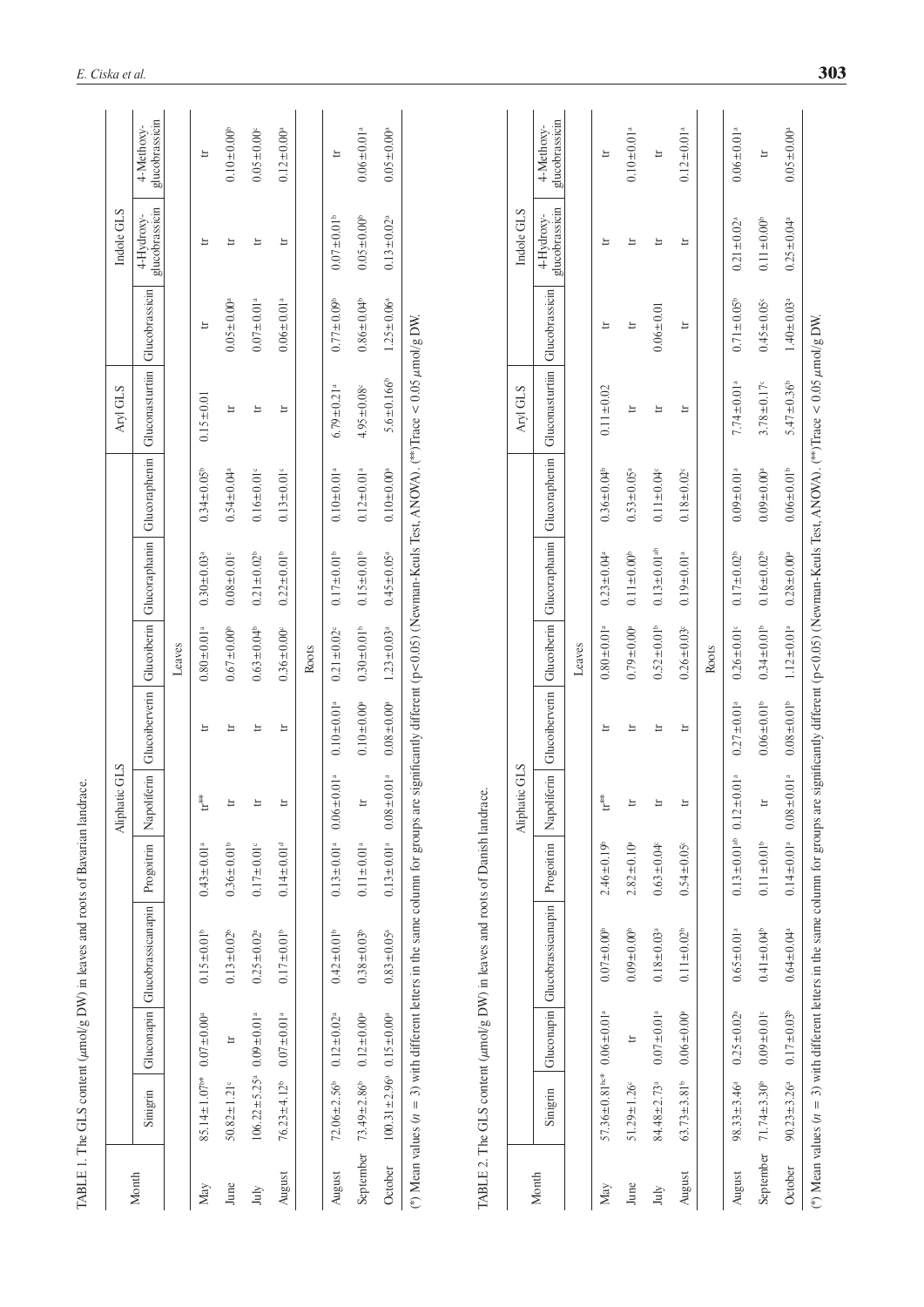|              |                                |                              |                                                                                      |                               | Aliphatic GLS                |                              |                              |                               |                               | Aryl GLS                                                                                             |                               | Indole GLS                   |                               |
|--------------|--------------------------------|------------------------------|--------------------------------------------------------------------------------------|-------------------------------|------------------------------|------------------------------|------------------------------|-------------------------------|-------------------------------|------------------------------------------------------------------------------------------------------|-------------------------------|------------------------------|-------------------------------|
| Month        | Sinigrin                       | Gluconapin                   | Glucobrassicanapin                                                                   | Progoitrin                    | Napoliferin                  | Glucoiberverin               |                              | Glucoiberin Glucoraphanin     | Glucoraphenin                 | Gluconasturtiin                                                                                      | Glucobrassicin                | glucobrassicin<br>4-Hydroxy- | glucobrassicin<br>4-Methoxy-  |
|              |                                |                              |                                                                                      |                               |                              |                              | Leaves                       |                               |                               |                                                                                                      |                               |                              |                               |
| $\text{May}$ | $52.89 \pm 1.13$ <sup>b*</sup> | $0.08 \pm 0.00$ <sup>a</sup> | $0.20 \pm 0.01$                                                                      | $0.26 \pm 0.03$               | ${\rm tr}^{**}$              | Ħ                            | $0.61 \pm 0.02$ <sup>a</sup> | $0.30 \pm 0.03$ <sup>ab</sup> | $0.54 \pm 0.04$ <sup>a</sup>  | $0.10 \pm 0.01$                                                                                      | Ħ                             | $\Box$                       | $\overline{\mathbf{u}}$       |
| June         | $48.47 \pm 3.76$               | $0.08 \pm 0.02$ <sup>a</sup> | $0.23 \pm 0.03$ <sup>b</sup>                                                         | $0.31 \pm 0.03$ <sup>b</sup>  | Ξ                            | 出                            | $0.52 \pm 0.06$ <sup>a</sup> | $0.19 \pm 0.01$               | $0.47 \pm 0.07$ <sup>a</sup>  | Ħ                                                                                                    | Ħ                             | $\mathbf{H}$                 | $0.11 \pm 0.03$ <sup>b</sup>  |
| July         | $70.78 \pm 4.06^a$             | $0.09 \pm 0.02$ <sup>a</sup> | $0.46 \pm 0.01$ <sup>a</sup>                                                         | $0.27 \pm 0.01$ <sup>b</sup>  |                              | Ħ                            | $0.47 \pm 0.06$ <sup>a</sup> | $0.23 \pm 0.00$ <sup>b</sup>  | $0.16 \pm 0.00^{\circ}$       | Ħ                                                                                                    | Ħ                             | $\overline{u}$               | $0.05 \pm 0.00$               |
| August       | $50.09 \pm 2.86$ <sup>b</sup>  | $0.06 \pm 0.01$ <sup>a</sup> | $0.49 \pm 0.04$ <sup>a</sup>                                                         | $0.56 \pm 0.01$ <sup>a</sup>  |                              | $\Xi$                        | $0.25 \pm 0.01$              | $0.39 \pm 0.06^a$             | $0.15 \pm 0.01^b$             | $\Xi$                                                                                                | $0.06 \pm 0.01$               | $\Box$                       | $0.18 \pm 0.02$ <sup>a</sup>  |
|              |                                |                              |                                                                                      |                               |                              |                              | Roots                        |                               |                               |                                                                                                      |                               |                              |                               |
| August       | $70.21 \pm 5.20^{\circ}$       | $0.13 \pm 0.02$ <sup>a</sup> | $0.40 \pm 0.04$ <sup>ab</sup>                                                        | $0.28 \pm 0.01$ <sup>a</sup>  | $0.06 \pm 0.01^b$            | $0.14 \pm 0.01$ <sup>a</sup> | $0.13 \pm 0.01$              | $0.13 \pm 0.01$ <sup>b</sup>  | $0.11 \pm 0.01$ <sup>a</sup>  | $2.52 \pm 0.38$ <sup>a</sup>                                                                         | $0.23 \pm 0.06^a$             | $0.14 \pm 0.01$ <sup>b</sup> | $0.06 \pm 0.00$ <sup>a</sup>  |
| September    | $85.80 \pm 5.81$ <sup>ab</sup> | $0.14 \pm 0.02$ <sup>a</sup> | $0.30 \pm 0.01$ <sup>b</sup>                                                         | $0.31 \pm 0.03$ <sup>a</sup>  | $0.07 \pm 0.01$ <sup>b</sup> | $0.18 \pm 0.01$ <sup>a</sup> | $0.17 \pm 0.01$              | $0.17 \pm 0.02^b$             | $0.11 \pm 0.01$ <sup>a</sup>  | $2.11 \pm 0.02$ <sup>a</sup>                                                                         | $0.18 \pm 0.01^a$             | $0.12 \pm 0.01$              | $\overline{\mathbf{u}}$       |
| October      | $96.30 \pm 6.05$ <sup>a</sup>  | $0.17 \pm 0.01$ <sup>a</sup> | $0.50 \pm 0.04$ <sup>a</sup>                                                         | $0.23 \pm 0.02$ <sup>a</sup>  | $0.16 \pm 0.00$ <sup>a</sup> | $0.19 \pm 0.01$ <sup>a</sup> | $0.32 \pm 0.01^a$            | $0.25 \pm 0.03$ <sup>a</sup>  | $\Xi$                         | $1.66 \pm 0.10$ <sup>a</sup>                                                                         | $0.25 \pm 0.01$ <sup>a</sup>  | $0.27 \pm 0.02$ <sup>a</sup> | $0.07 \pm 0.00$ <sup>a</sup>  |
|              |                                |                              |                                                                                      |                               | Aliphatic GLS                |                              |                              |                               |                               | Aryl GLS                                                                                             |                               | Indole GLS                   |                               |
| Month        | Sinigrin                       | Gluconapin                   | Glucobrassicanapin                                                                   | Progoitrin                    | Napoliferin                  | Glucoiberverin               | Glucoiberin                  | Glucoraphanin                 | Glucoraphenin                 | Gluconasturtiin Glucobrassicin                                                                       |                               | glucobrassicin<br>4-Hydroxy- | glucobrassicin<br>4-Methoxy-  |
|              |                                |                              |                                                                                      |                               |                              |                              | Leaves                       |                               |                               |                                                                                                      |                               |                              |                               |
| May          | $64.42 \pm 0.90$ <sup>d*</sup> | $0.30 \pm 0.01$ <sup>a</sup> | $0.20 \pm 0.02$ <sup>a</sup>                                                         | $0.42 \pm 0.06^a$             | $0.16 \pm 0.04$ <sup>a</sup> | $0.24 \pm 0.05$ <sup>a</sup> | $1.01 \pm 0.00$ <sup>a</sup> | $0.61 \pm 0.02$ <sup>a</sup>  | $0.37 \pm 0.01$ <sup>a</sup>  | $0.09 \pm 0.01$ <sup>a</sup>                                                                         | $0.07 \pm 0.01$ <sup>b</sup>  | $0.05 \pm 0.01$              | $0.06 \pm 0.01$ <sup>c</sup>  |
| June         | $78.46 \pm 1.51$ <sup>c</sup>  | $0.15 \pm 0.01$              | $0.12 \pm 0.03$ <sup>a</sup>                                                         | $0.32 \pm 0.06$ <sup>ab</sup> | $0.05 \pm 0.00$              | $0.09 \pm 0.00$              | $0.92 \pm 0.02$ <sup>a</sup> | $0.40 \pm 0.01$ <sup>c</sup>  | $0.27 \pm 0.06$ <sup>ab</sup> | $0.09 \pm 0.03$ <sup>a</sup>                                                                         | $0.11 \pm 0.00$ <sup>a</sup>  | $\operatorname{tr}^{**}$     | $0.12 \pm 0.01$               |
| July         | $121.36 \pm 0.94$ <sup>a</sup> | $0.31 \pm 0.03$ <sup>a</sup> | $0.18 \pm 0.01$ <sup>a</sup>                                                         | $0.23 \pm 0.01$ <sup>b</sup>  | $\overline{a}$               | $0.11 \pm 0.00^{\circ}$      | $0.72 \pm 0.06$ <sup>b</sup> | $0.30 \pm 0.01$ <sup>d</sup>  | $0.21 \pm 0.02$ bc            | $0.07 \pm 0.01$ <sup>a</sup>                                                                         | $\overline{\phantom{a}}$      | $\overline{\mathbf{u}}$      | $0.08 \pm 0.01$ <sup>bc</sup> |
| August       | $106.28 \pm 1.41^b$            | $0.28 \pm 0.01$ <sup>a</sup> | $0.17 \pm 0.01$ <sup>a</sup>                                                         | $0.19 \pm 0.04^{\circ}$       | Е                            | $0.12 \pm 0.00$ <sup>b</sup> | $0.35 \pm 0.00$ <sup>c</sup> | $0.46 \pm 0.03^b$             | $0.12 \pm 0.01$ <sup>c</sup>  | Ħ                                                                                                    | $0.08 \pm 0.01$ <sup>ab</sup> | $\ddot{u}$                   | $0.24 \pm 0.02$ <sup>a</sup>  |
|              |                                |                              |                                                                                      |                               |                              |                              | Roots                        |                               |                               |                                                                                                      |                               |                              |                               |
| August       | $88.27 \pm 2.50^{\circ}$       | $0.40 \pm 0.01$ <sup>b</sup> | $0.45 \pm 0.04$ <sup>b</sup>                                                         | $0.12 \pm 0.01$ <sup>a</sup>  | $0.36 \pm 0.04^{\circ}$      | $0.45 \pm 0.01$ <sup>b</sup> | $0.23 \pm 0.01$ <sup>a</sup> | $0.17 \pm 0.01$ <sup>b</sup>  | $0.06 \pm 0.01$ <sup>a</sup>  | $7.18 \pm 0.38$ <sup>a</sup>                                                                         | $0.14 \pm 0.00^{\circ}$       | $0.33 \pm 0.01$ <sup>b</sup> | $0.07\pm0.01^{\rm a}$         |
| September    | $74.89 \pm 1.37$ <sup>c</sup>  | $0.28 \pm 0.00$              | $0.35 \pm 0.02$ <sup>c</sup>                                                         | $0.11 \pm 0.01^a$             | $0.29 \pm 0.01$ <sup>b</sup> | $0.32 \pm 0.01$ <sup>c</sup> | $0.28 \pm 0.01$ <sup>a</sup> | $0.19 \pm 0.00^{\circ}$       | $0.07 \pm 0.00$ <sup>a</sup>  | $5.54 \pm 0.02^b$                                                                                    | $0.11 \pm 0.00^{\circ}$       | $0.30 \pm 0.01^{\rm b}$      | $0.11 \pm 0.01$ <sup>a</sup>  |
| October      | $116.92 \pm 2.91^a$            | $0.50 \pm 0.01^a$            | $0.61 \pm 0.01a$                                                                     | $0.19 \pm 0.04$ <sup>a</sup>  | $0.57 \pm 0.00$ <sup>a</sup> | $0.58 \pm 0.01$ <sup>a</sup> | $0.37 \pm 0.06^a$            | $0.35 \pm 0.03$               | $\overline{\mathbf{u}}$       | $8.13 \pm 0.10$ <sup>a</sup>                                                                         | $0.72 \pm 0.00^a$             | $0.67 \pm 0.06$ <sup>a</sup> | $\overline{a}$                |
|              |                                |                              | (*) Mean values ( $n = 3$ ) with different letters in the same column for groups are |                               |                              |                              |                              |                               |                               | significantly different ( $p < 0.05$ ) (Newman-Keuls Test, ANOVA). (**) Trace $< 0.05 \mu m d/g$ DW. |                               |                              |                               |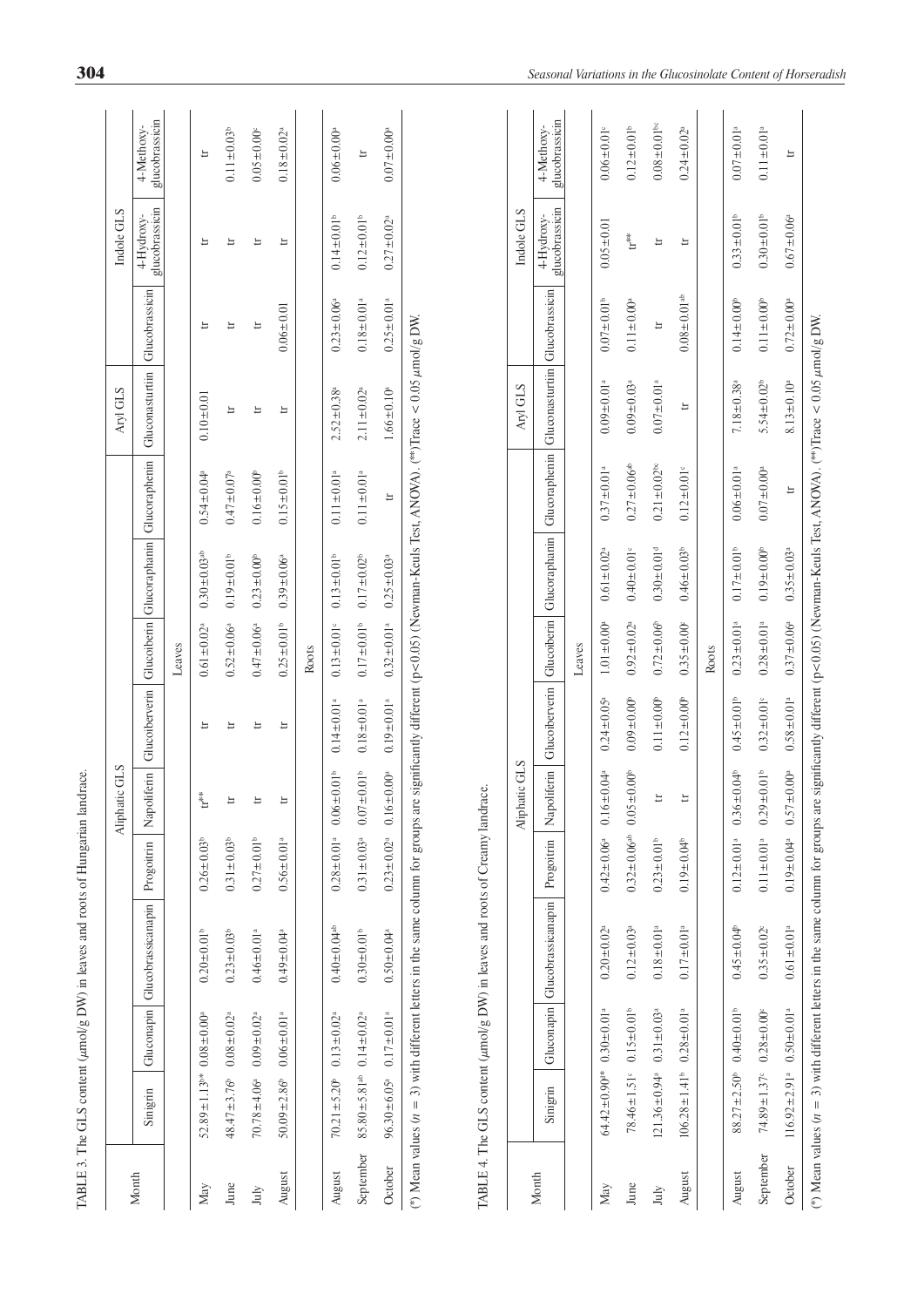ish: sinigrin, glucoiberin, gluconapin, glucobrassicanapin, progoitrin, gluconasturtiin, glucobrassicin, 4-hydroxyglucobrassicin and 4-methoxyglucobrassicin, was confirmed by other researchers [Li & Kushad, 2004; Agneta *et al.,* 2012; Wedelsbäck Bladh *et al.,* 2013]. Glucoiberverin (identified only based on the corresponding mustard oils) was also identified by Grob & Matile  $[1980]$ , whereas the presence of glucoraphanin, glucoraphenin and napoleiferin was noted in horseradish for the first time.

In all analysed landraces, sinigrin was the predominant GLS in both leaves and roots in all growth stages. In the leaves, the percentage of sinigrin in total GLS content varied from 92% in Danish horseradish in June to more than 98% in Creamy and Bavarian horseradish in July and August, and in the Danish accession in July. In the roots, the highest content of sinigrin (94–96%) was observed in the Hungarian landrace, and the lowest content (89%) was noted in Creamy and Bavarian horseradish in August. Other researchers also reported high sinigrin levels in the leaves and roots of horseradish [Li & Kushad, 2004; Redovniković *et al.,* 2008; Alnsour, 2013].

Sinigrin concentrations fluctuated across growth stages. At the first stage of leaf growth (May to June), sinigrin content decreased by 40% and 11% in Bavarian and Hungarian horseradish, respectively, but increased by 22% in the Creamy accession (Table 1). In Danish horseradish, the observed difference in the sinigrin content in leaves was not statistically significant, but a decreasing trend was noted. At successive stages of development (July-August), sinigrin concentrations increased significantly in July and decreased in August in all horseradish landraces. In July, the highest 2-fold increase in sinigrin levels was observed in Bavarian horseradish, whereas the smallest 46% increase was noted in the Hungarian type. In August, sinigrin concentrations decreased by 20–29% in Bavarian, Danish and Hungarian landraces, and by only 12% in Creamy horseradish.

The decrease in the sinigrin content in all horseradish landraces, excluding Creamy, at the first stage of development (May-June) most probably resulted from dilution of sinigrin in growing leaves [Cleembut & Becker, 2012]. Changes in the GLS content of both leaves and roots during the growing season have not been investigated to date. For this reason, the distinct profile of changes in the sinigrin content in the Creamy landrace is difficult to explain without more extensive research. The unexpected increase in sinigrin concentrations observed in June only in Creamy landrace could be attributed to genetic factors which would also be responsible for differences in the growth rate and/or the rate of GLS accumulation. Therefore, it is possible that the drop in GLS concentrations, which was observed in Bavarian, Danish and Hungarian landraces in June, took place later or earlier in Creamy horseradish and remained unnoticed because the samples were analysed only once a month.

Agneta *et al.* [2014] and Mølmann *et al.* [2015] also reported high levels of aliphatic GLS in photosynthetic tissues, which indicates that the rate of photosynthesis is related to GLS content. Other authors also found that light can induce the expression of genes involved in GLS biosynthesis [Huseby *et al.* 2013].

Sinigrin content gradually increased in the roots of Bavarian and Hungarian landraces. In Danish and Creamy horseradish, sinigrin concentrations fluctuated throughout the growing season (August-October) and were lowest in September.

In our study, the decrease in sinigrin levels at the last stage of leaf development (August) and the increase in the GLS content in roots in October could be caused by the aging of above-ground tissues or the transfer of GLS from leaves to roots [Chen & Andreasson, 2001]. Similar results were reported by Alnsour [2013] who noted a rapid drop in GLS concentrations in fully matured horseradish leaves at the end of the growing season. The above authors attributed their findings to active translocation of GLS between leaves and roots, the sink organs of a plant. Previous studies suggested that the transport of GLS follows the allocation of assimilates and that intact GLS have properties that satisfy the permeability criterion for phloem mobility [Chen *et al.,* 2001]. The cited authors concluded that GLS are readily loaded into and transported by the phloem. Phloemmediated transport of GLS may coordinate *de novo* biosynthesis and promote the use of GLS as defence compounds in various organs. Recent studies demonstrated the presence of GLS in the root xylem sap of *Arabidopsis,* which indicates that a transport pathway is involved in root-to-shoot GLS allocation [Madsen *et al.,* 2014; Jørgensen *et al.,* 2015]. In contrast, Li *et al*. [1999] did not report correlations between the GLS content in the leaves, stems and roots of *Brassica napus*, and they concluded that both synthesis and accumulation of GLS are controlled by plant tissues. A similar explanation for the lack of correlations between individual GLS in horseradish leaves and roots was proposed by Li & Kushad [2004].

In addition to the predominant sinigrin, significant quantities of gluconasturtiin were found in the roots of all horseradish landraces, and the leaves of Danish horseradish were abundant in progoitrin. During the growing season, the gluconasturtiin content in roots fluctuated in Creamy, Bavarian and Danish horseradish. Gluconasturtiin concentrations decreased in September and increased in October. In Creamy horseradish, the content of gluconasturtiin at harvest maturity was even higher than at the beginning of root development, reaching 8.13 μmol/g DW, *i.e.* the highest value noted in all accessions. In Hungarian landrace a decreasing tendency was observed, however the differences were not significant. The studied horseradish landraces contained only trace amounts of gluconasturtiin in leaves. Li & Kushad [2004] also reported higher gluconasturtiin levels in horseradish roots than leaves. Unlike the remaining horseradish landraces, the Danish landrace was characterised by a relatively high content of progoitrin in the leaves. The highest progoitrin levels were observed in May  $(2.46 \mu \text{mol/g DW})$  and June  $(2.82 \mu mol/g$  DW) when they accounted for nearly 4% of total GLS content. The content of progoitrin decreased by 78% between June and July. In the leaves of other landraces, progoitrin concentrations did not exceed  $0.4 \mu$ mol/g DW. The relatively high progoitrin content in Danish horseradish and low progoitrin levels in other landraces point to genetic differentiation of horseradish. In a study by Wedelsbäck Bladh *et al.*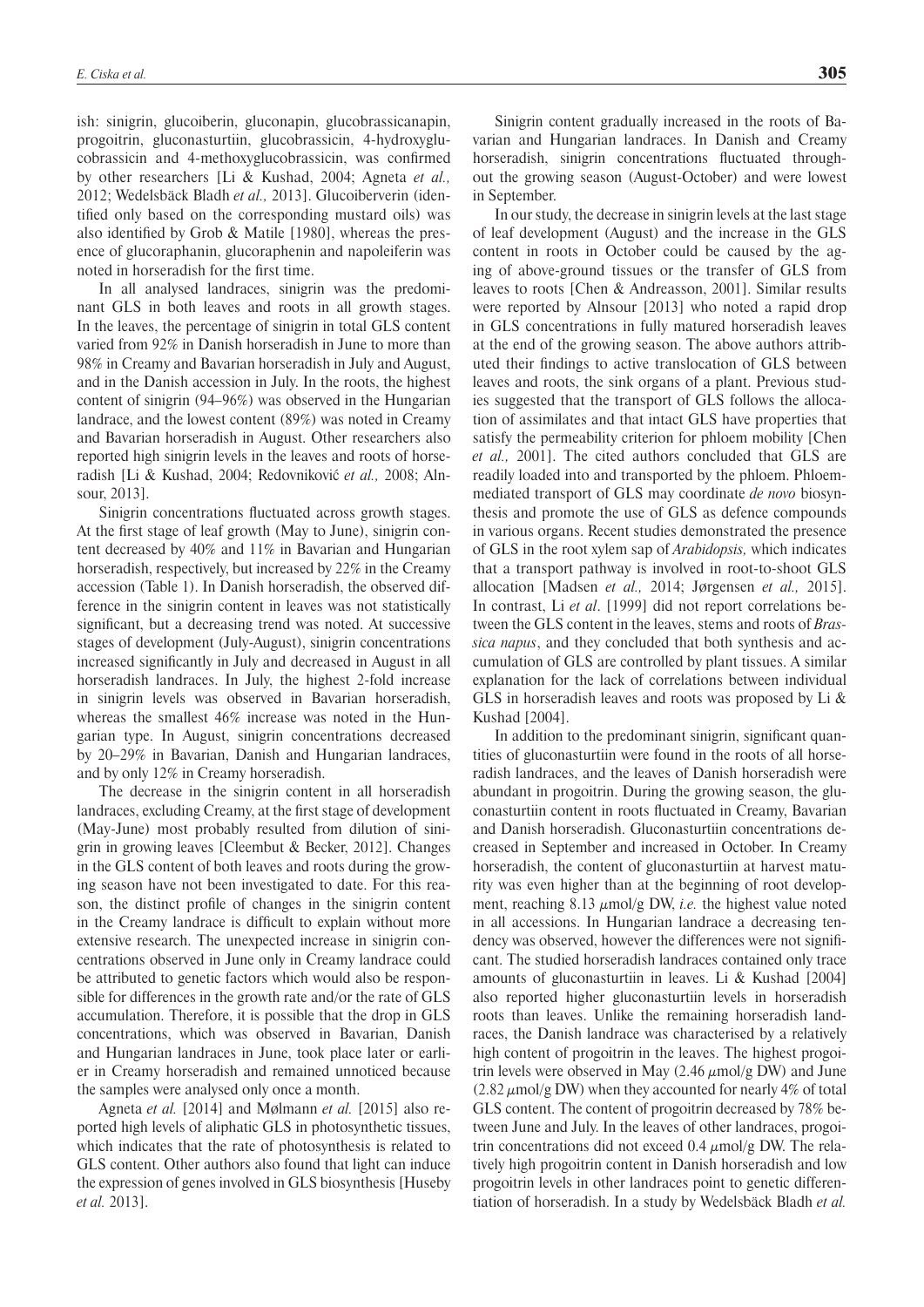[2013], measurable amounts of progoitrin were detected in only 2 of 168 accessions of Nordic horseradish.

In addition to major GLS, the analysed horseradish landraces also contained small amounts of aliphatic GLS such as glucoiberin, glucoiberverin, glucoraphanin, glucoraphenin, napoleiferin, gluconapin and glucobrassicanapin in roots and leaves. During the growing season, the pattern of changes in the concentrations of aliphatic GLS often differed from that of the major GLS such as sinigrin and gluconasturtiin. Those differences can probably be attributed to the common biosynthesis pathways of individual compounds. Glucosinolates with three carbon atoms in a side chain, including sinigrin, glucoiberverin and glucoiberin, belong to the same biosynthesis pathway which is regulated by 2-oxoglutarate- -dependent dioxygenases. Therefore, sinigrin levels are determined by the content of the precursor glucoiberin which, in turn, depends on glucoiberverin concentrations [Magrath *et al.,* 1994; Ishida *et al.,* 2014]. In our study, such relationships between individual GLS were observed between May and July when sinigrin content increased and the concentrations of glucoiberin and glucoiberverin decreased. The fluctuations in the levels of progoitrin, gluconapin and glucoraphanin resulting from S-oxygenation can be also explained by the fact that those four-carbon side-chain GLS belong to the same biosynthetic pathway [Magrath *et al.,* 1994; Ishida *et al.,* 2014].

Indole GLS, glucobrassicin, 4-hydroxy-glucobrassicin and 4-methoxy-glucobrassicin, were also found in both leaves and roots of the analysed horseradish plants. Leaves often contained trace amounts of these compounds, but in the roots of all horseradish landraces, the concentrations of indole GLS increased or tended to increase throughout the growing season. As a result, the glucobrassicin content in roots was relatively high at harvest maturity, and in Danish and Bavarian landraces exceeded even  $1 \mu$ mol/g DW. Our results contradict most published findings which suggest that indole GLS levels are higher in younger tissues [Mevy *et al.,* 1997]. Some authors placed glucobrassicin in the group of predominant GLS [Li & Kushad, 2004], but in our study, the proportion of glucobrassicin in total GLS varied across landraces and was predominant only in Danish and Bavarian horseradish.

# **CONCLUSIONS**

GLS in *Brassicaceae* plants are well described in the literature. However, as compared to other vegetables belonging to this family, the GLS pattern in horseradish has been relatively poorly characterised. Therefore, novel compounds that belong to the GLS group are still being discovered during studies of horseradish plants. A total of 13 GLS were found in the horseradish landraces examined in this study. Glucoraphanin, glucoraphenin and napoleiferin were noted in horseradish tissues for the first time.

In our study, the content of individual GLS in horseradish fluctuated significantly during the growing season, and the rate and direction of these changes varied across the analysed landraces. At the first stage of leaf growth (May to June), the content of sinigrin, the main GLS in horseradish, decreased by 40% and 11% in Bavarian and Hungarian horseradish, respectively and increased by 22% in the Creamy landrace. In Danish landrace, the difference in the sinigrin content in leaves was not statistically significant. Despite the differences noted in the first two months, sinigrin concentrations in all horseradish types peaked in July, probably due to a higher rate of photosynthesis. Further studies are needed to confirm the effect of temperature, sun exposure and photoperiod on GLS accumulation in horseradish in July.

Similarly to leaves, changes in the sinigrin content of roots were also observed in horseradish landraces during the growing season (August – October). Sinigrin content increased gradually in the roots of Hungarian and Bavarian landraces, and it fluctuated in Creamy and Danish types.

In our study, the fluctuations in the levels of other, minor GLS followed a different pattern than the changes in sinigrin levels. The differences in the direction and rate of changes in individual GLS during the growing season can probably be attributed to mutual relationships between GLS belonging to the same biosynthesis pathways. However, further research is required to confirm this hypothesis.

Among all the Brassica vegetables consumed by humans, horseradish is the richest source of the precursor of beneficially active isothiocyanates – sinigrin. Therefore, the intake of this plant, not only as a condiment made from root but also in the form of leaves containing even more sinigrin than the roots, should be propagated in the human diet. Horseradish leaves may be a valuable additive to salads, simultaneously enhancing the attractiveness and supplementing our diet with minerals, vitamins and fibre, as well as in compounds having a potential anticancer activity.

# RESEARCH FUNDING

Research were supported by the Ministry of Science and Higher Education (Poland) as part of the statutory activities of the Research Institute of Horticulture, Skierniewice (Poland).

## CONFLICT OF INTEREST

Authors declare no conflict of interest.

## **REFERENCES**

- 1. Agerbirk N., Olsen C.E. Glucosinolate structures in evolution. Phytochemistry, 2012, 77, 16–45.
- 2. Agneta R., Lelario F., De Maria S., Möllers C., Bufo S.A., Rivelli A.R., Glucosinolate profile and distribution among plant tissues and phenological stages of field-grown horseradish. Phytochemistry, 2014, 106, 178–187.
- 3. Agneta R., Mollers C., Rivelli A.R., Horseradish (*Armoracia rusticana*), a neglected medical and condiment species with a relevant glucosinolate profile: a review. Genet. Resour. Crop Evol., 2013, 60, 1923–1943.
- 4. Agneta R., Rivelli A.R., Ventrella E., Lelario F., Sarli G., Bufo S.A., Investigation of glucosinolate profile and qualitative aspects in sprouts and roots of horseradish (*Armoracia rusticana*) using LC-ESI–hybrid linear ion trap with Fourier transform ion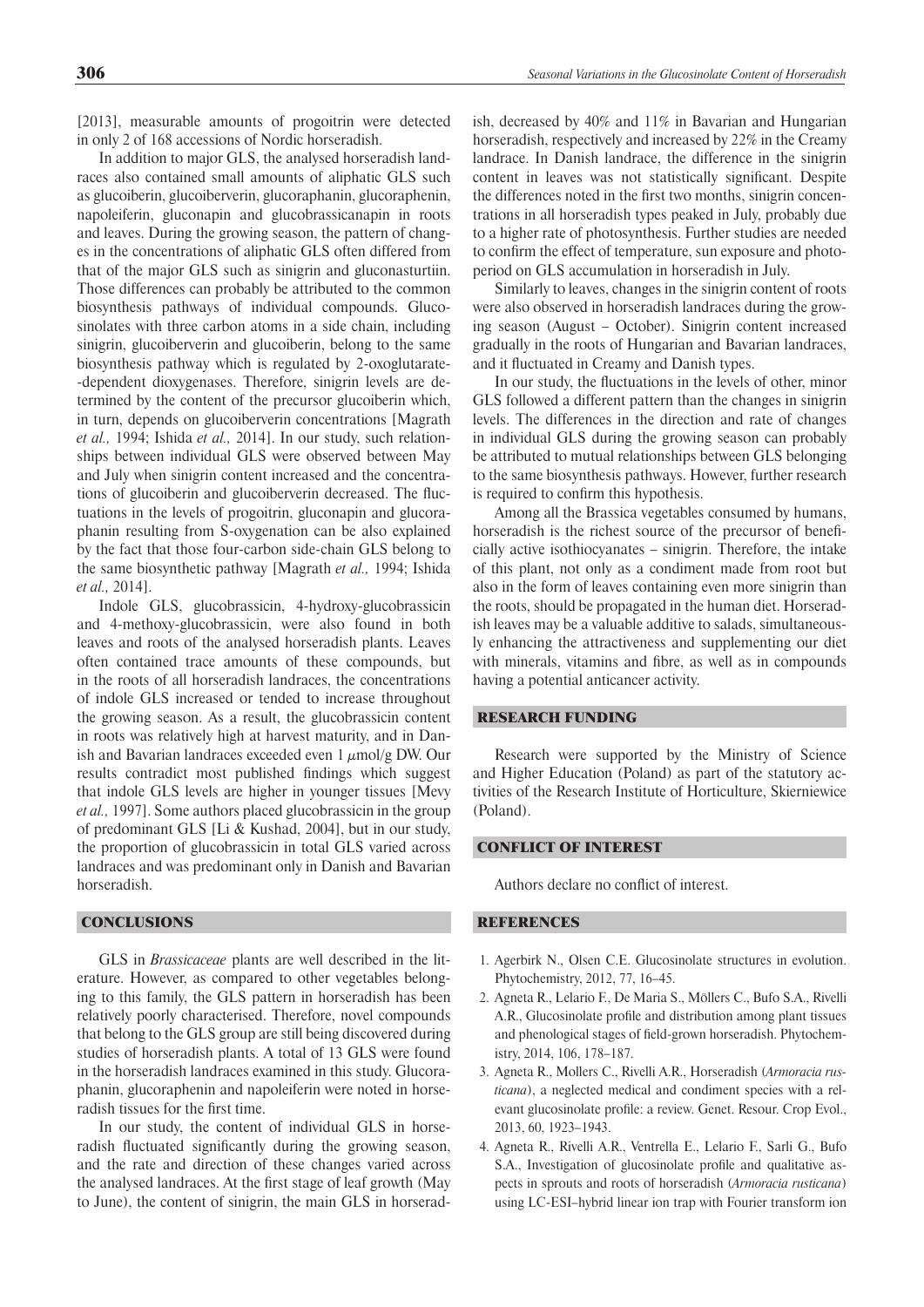cyclotron resonance mass spectrometry and infrared multiphoton dissociation. J. Agric. Food Chem., 2012, 60, 7474–7482.

- 5. Alnsour M., Influence of exogenous factors on glucosinolate accumulation in horseradish (*Armoracia rusticana* Gaertn., Mey. & Scherb.). PhD thesis. Braunschweig University of Technology, 2013. [http://rzbl04.biblio.etc.tu-bs.de:8080/docportal/servlets/ MCRFileNodeServlet/DocPortal\_derivate\_00029574/Thesis.pdf ;jsessionid=1B8F50A662E70ABEC049B33955733266].
- 6. Appel H.M., Cocroft R.B., Plants respond to leaf vibrations caused by insect herbivore chewing. Oecologia, 2014, 175, 1257– –1266.
- 7. Chen S., Andreasson E., Update on glucosinolate metabolism and transport. Plant Physiol. Biochem., 2001, 39, 743–758.
- 8. Chen S.X., Petersen B.L., Olsen C.E., Schulz A., Halkier B.A., Long-distance phloem transport of glucosinolates in Arabidopsis. Plant Physiol., 2001, 127, 194–201.
- 9. Ciska E., Honke J., Kozłowska H., Effect of light conditions on the contents of glucosinolates in germinating seeds of white mustard, red radish, white radish, and rapeseed. J. Agric. Food Chem., 2008, 56, 9087–9093.
- 10. Ciska E., Martyniak-Przybyszewska B., Kozłowska H., Content of glucosinolates in cruciferous vegetables grown at the same site for two years under different climatic conditions. J. Agric. Food Chem., 2000, 48, 2862–2867.
- 11. Ciska E., Pathak D., Glucosinolate derivatives in stored fermented cabbage. J. Agric. Food Chem., 2004, 52, 7938–7943.
- 12. Cleemput S., Becker H., Genetic variation in leaf and stem glucosinolates in resynthesized lines of winter rapeseed (*Brassica napus* L.). Gen. Res. Crop Evol., 2012, 59, 539–546.
- 13. Commission of the European Communities (1990). Commission Regulation (EC) No 1864/90 of 29 June 1990 amending Regulation (EEC) No 147/68 on the drawing and reduction of samples and on methods of analysis in respect of oil seed. Brussels: Official Journal of the European Communities. L 170/27-L 170/34.
- 14. De Maria S., Agneta R., Lelario F., Möllers C., Rivelli A.R., Influence of nitrogen and sulfur fertilization on glucosinolate content and composition of horseradish plants harvested at different development stages. Acta Physiol. Plant, 2016, 38, 91.
- 15. Fahey J.W., Zalcmann A.T., Talalay P., The chemical diversity and distribution of glucosinolates and isothiocyanates among plants. Phytochemistry, 2001, 56, 5−51.
- 16. Grob K., Matile P., Capillary GC of glucosinolate-derived horseradish constituents. Phytochemistry, 1980, 19, 1789–1793.
- 17. Hanschen F.S., Herz C., Schlotz N., Kupke F., Bartolome Rodriguez M.M., Schreiner M., Rohn S., Lamy E., The Brassica epithionitrile 1-cyano-2,3-epithiopropane triggers cell death in human liver cancer cells in vitro. Mol. Nutr. Food Res., 2015, 59, 2178–2189.
- 18. Higdon J.V., Delage B., Williams D.E., Dashwood R.H., Cruciferous vegetables and human cancer risk: epidemiologic evidence and mechanistic basis. Pharmacol. Res., 2007, 55, 224–36.
- 19. Horbowicz M., Rogowska M., Content of isothiocyanates and flavonols in roots during vegetation of two types horseradish. Veg. Crops Res. Bull., 2006, 65, 95–104.
- 20. Huseby S., Koprivova A., Lee B.R., Saha S., Mithen R., Wold A.B., Bengtsson G.B., Kopriva S., Diurnal and light regulation of sulphur assimilation and glucosinolate biosynthesis in Arabidopsis. J. Exp. Bot., 2013, 64, 1039–1048.
- 21. Ishida M., Hara M., Fukino N., Kakizaki T., Morimitsu Y., Glucosinolate metabolism, functionality and breeding for the improvement of *Brassicaceae* vegetables. Breed. Sci., 2014, 64, 48–59.
- 22. Jørgensen M.E., Nour-Eldin H.H., Halkier B.A., Transport of defense compounds from source to sink: lessons learned from glucosinolates. Trends Plant Sci., 2015, 20, 508–514.
- 23. Kosson H., Horbowicz M., Some quality characteristics including isothiocyanates content in horseradish cream as affected by storage period. Veg. Crops Res. Bull., 2009, 71, 123–132.
- 24. Li X., Kushad M.M., Correlation of glucosinolate content to myrosinase activity in horseradish (*Armoracia rusticana*). J. Agric. Food Chem., 2004, 52, 6950–6955.
- 25. Li Y.C., Kiddle G., Bennett R., Doughty K., Wallsgrove R., Variation in the glucosinolate content of vegetative tissues of Chinese lines of *Brassica napus* L. Ann. Appl. Biol., 1999, 134, 131–136.
- 26. Madsen S.R., Olsen C.E., Nour-Eldin H.H., Elucidating the role of transport processes in leaf glucosinolate distribution. Plant Physiol., 2014, 166, 1450–1462.
- 27. Magrath R., Bano F., Morgner M., Parkin I., Sharpe A., Lister C., Dean C., Turner J., Lydiate D., Mithen R., Genetics of aliphatic glucosinolates. I. Side chain elongation in *Brassica napus* and *Arabidopsis thaliana*. Heredity, 1994, 72, 290–299.
- 28. Mevy J.P., Rabier J., Quinsac A., Krouti M., Ribaillier D., Glucosinolate contents of regenerated plantlets from embryoids of horseradish. Phytochemistry, 1997, 44, 1469–1471.
- 29. Mølmann J.A.B., Steindal A.L.H., Bengtsson G.B., Seljasen R., Lea P., Skaret J., Johansen T.J., Effects of temperature and photoperiod on sensory quality and contents of glucosinolates, flavonols and vitamin C in broccoli florets. Food Chem., 2015, 172, 47–55.
- 30. Redovniković R.I., Peharec P., Krsnik-Rasol M., Delonga K., Brkić K., Vorkapić-Furač J., Glucosinolate profiles, myrosinase and peroxidase activity in horseradish (*Armoracia lapathifolia* Gilib.) plantlets, tumour and teratoma tissues. Food Technol. Biotech., 2008, 46, 317−321.
- 31. Sampliner D., Miller A., Ethonobotany of horseradish (*Armoracia rusticana*, *Brassicaceae*) and its wild relatives (*Armoracia ssp*.): reproductive biology and local uses in their native ranges. Econ. Bot., 2009, 63, 303–313.
- 32. Shin I.S., Masuda H., Naohide K., Bactericidal activity of wasabi (*Wasabia japonica*) against *Helicobacter pylori*. Int. J. Food Microbiol., 2004, 94, 255–261.
- 33. Tanii H., Higashi T., Nishimura F., Higuchi Y., Saijoh K., Effects of cruciferous allyl nitrile on phase 2 antioxidant and detoxification enzymes. Med. Sci. Mon., 2008, 14, 189–92.
- 34. Wagner A.E., Boesch-Saadatmandi C., Dose J., Schultheiss G., Rimbach G., Anti-inflammatory potential of allyl isothiocyanate – role of Nrf2, NF-κB and microRNA-155. J. Cell Mol. Med., 2012, 16, 836–843.
- 35. Wedelsbäck Bladh K., Olsson K.M., Introduction and use of horseradish (*Armoracia rusticana*) as food and medicine from antiquity to the present: emphasis on the Nordic countries. J. Herbs Spices Med. Plants, 2011, 17, 197–213.
- 36. Wedelsbäck Bladh K., Olsson K.M., Yndgaard F., Evaluation of glucosinolates in Nordic horseradish (*Armoracia rusticana*). Bot. Lithuanica, 2013, 19, 48–56.
- 37. Xiao D., Srivastava S.K., Lew K.L., Zeng Y., Hershberger P., Johnson C.S., Trump D.L., Singh S.V., Allyl isothiocyanate,